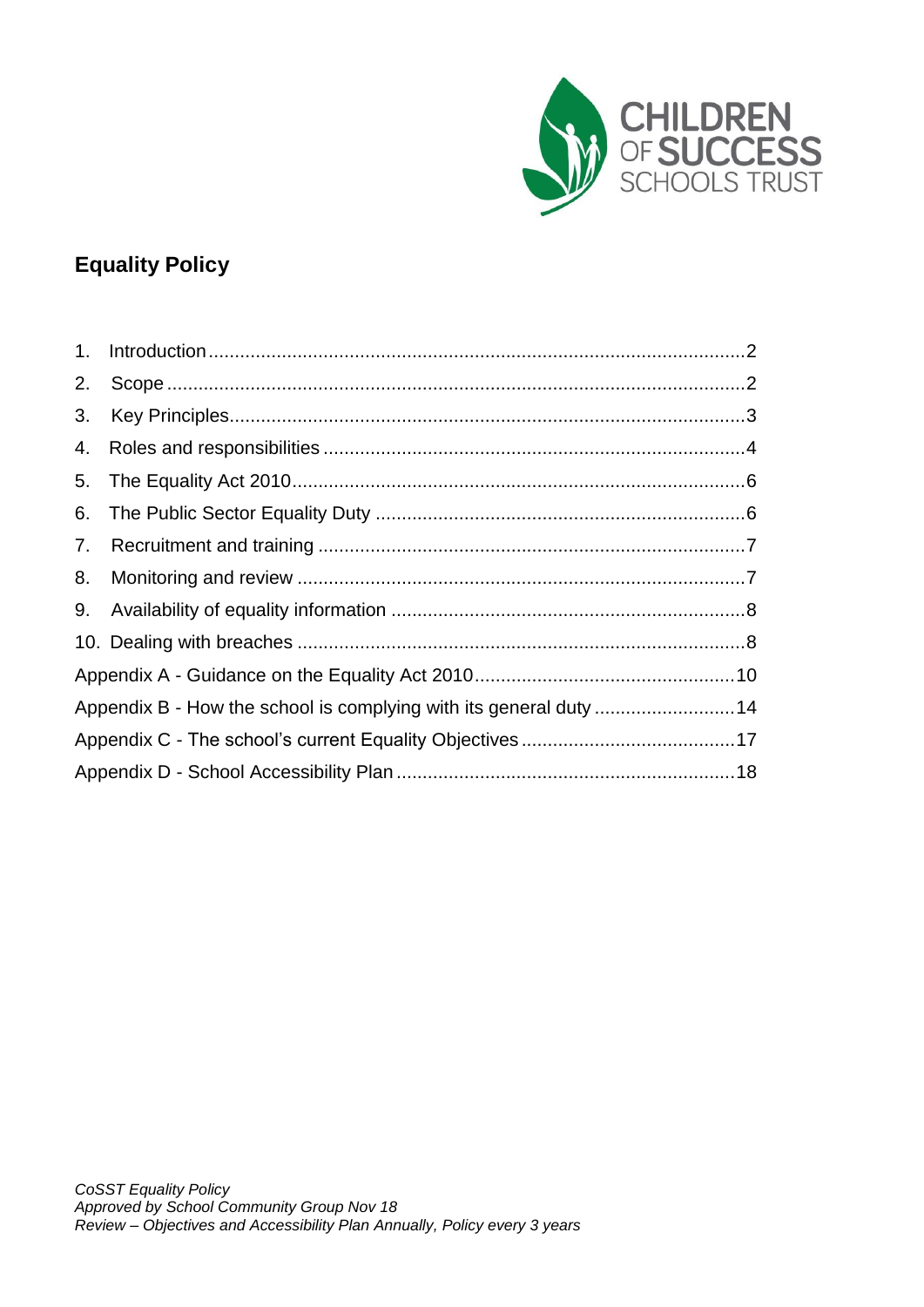### <span id="page-1-0"></span>1. Introduction

- 1.1 The Schools within the Trust are required to publish information to show how they are complying with their Public Sector Equality Duty under the Equality Act 2010 ("the Act") and to prepare and publish equality objectives under the Equality Act 2010 (Specific Duties) Regulations 2011.This policy and guidance document details the school's approach and commitment to equality and provides information on how the school is complying with its general and specific equality duties. As part of its commitment to equality, this policy also provides guidance on the types of behaviour which are unlawful under the Act and on the protected characteristics referred to in the Act.
- 1.2 This policy takes into account the provisions of the Department for Education's non statutory advice for schools on the Equality Act 2010 and also the Employment Statutory Code of Practice on the Equality Act 2010 produced by the Equality and Human Rights Commission (EHRC). This policy also takes into account the provisions relating to equality in the Ofsted inspection framework 2015. The framework places a strong focus on actively promoting equality and diversity, tackling bullying and discrimination, narrowing any gaps in achievement between different groups of children and learners and actively promoting British values. It also makes clear that schools will be assessed in relation to compliance with their duties under the Act and the Human Rights Act 1998 and on the extent to which they promote equality of opportunity and take positive steps to prevent any form of discrimination, either direct or indirect, against those with protected characteristics.
- 1.3 This policy also acknowledges the guides on equality produced by ACAS in August 2015, the guidance documents for schools produced by the EHRC, and the standards of international human rights as expressed in the Human Rights Act 1998, the UN Convention on the Rights of the Child and the UN Convention on the Rights of People with Disabilities.
- 1.4 This policy will inform the School Improvement Plan and will enable the school to demonstrate how promoting equality and eliminating discrimination can help to raise standards, ensure that equality and diversity are part of the school's core business both as a school and an employer and ensure that the school's commitment to ensuring its position as a provider of the highest quality education supports the school's equality objectives.
- 1.5 This policy is the key school document for information about equality. It brings together all the school's previous policies, schemes and action plans around equality.

## <span id="page-1-1"></span>2. Scope

2.1 This policy applies to all members of school staff (not just employees), to pupils and to school trustees & governors. It provides guidance and information for parents, carers, school visitors and other members of the wider school community and sets out the school's expectations and required standards of behaviour with regard to equality issues.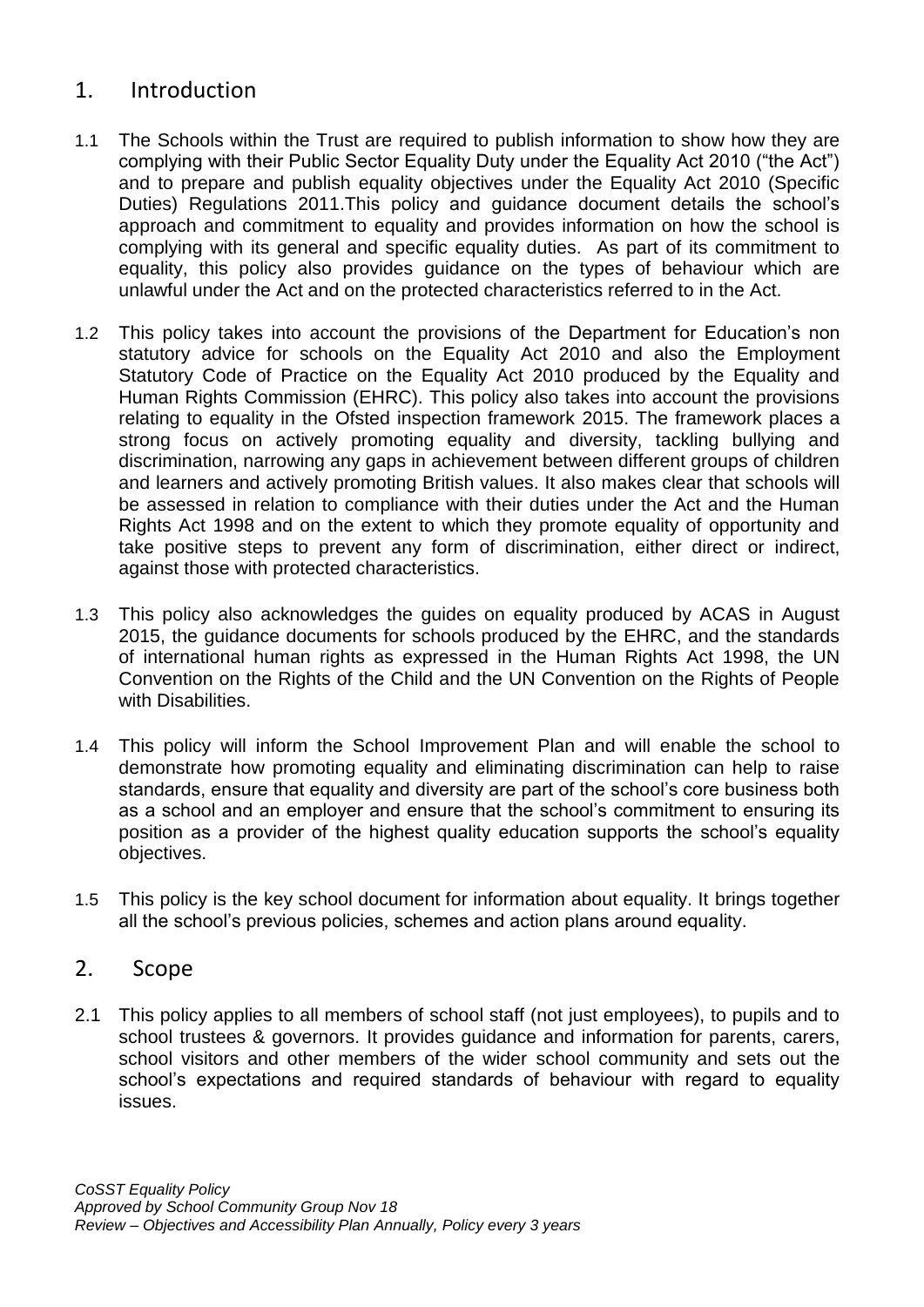# <span id="page-2-0"></span>**3. Key Principles**

- 3.1 In fulfilling its obligations under the Act and when carrying out its duties as detailed in this policy, the school will be guided by the following Key Principles. The school will be guided by the Key Principles in the application and implementation of all its policies, procedures and practices.
	- **Principle 1 - All members of the school community are of equal value and should be treated with dignity and respect.** Every member of the school community is of equal value whether or not they are disabled, whatever their ethnicity, culture, national origin or national status, whatever their gender and gender identity, whatever their religious or non-religious affiliation or faith background and whatever their sexual orientation. All individuals are entitled to be treated with dignity and respect and should treat others in the same way.
	- **Principle 2 - The school recognises respects and values difference and diversity.** Treating people equally does not necessarily mean treating them all in the same way. The school will take account of differences and the kind of barriers and disadvantages which people may face in relation to protected characteristics. The school will make reasonable adjustments to arrangements or practices in relation to disability including the provision of any necessary auxiliary aids and services. The diversity of people's backgrounds and circumstances should be appreciated and valued. Diversity is a strength, which should be respected and celebrated by all those who learn, teach and visit the school.
	- **Principle 3 – The school will actively promote British values.** The school will ensure that equality of opportunity and recognition of diversity is promoted and that pupils respect others and are well prepared to contribute to wider society and life in modern Britain. The school actively promotes British values through the it work on rights through the Unicef Rights of the Child. The fundamental British values are democracy, rule of law, individual liberty and mutual respect and tolerance for those with different faiths and beliefs.
	- **Principle 4 - The school fosters positive attitudes and relationships.** The school intends that its policies, procedures and activities should actively promote positive attitudes, good relations and mutual respect between all groups of individuals who are different from each other. The school will take action to prevent and tackle discriminatory and derogatory language including language that is derogatory about disabled people and homophobic and racist language.
	- **Principle 5 - The school observes good equalities practice for all members of staff.** The school will ensure equality of opportunity in all aspects of employment including in recruitment, promotion and continuing professional development. The school's policies and procedures for employees and potential employees will take into account equality considerations including any relevant exemptions or exclusions.
	- **Principle 6 - The school aims to reduce and remove inequalities and barriers**  which may already exist. In addition to avoiding or minimising possible negative impacts in its policies and practices, the school will take opportunities to maximise positive impacts by reducing and removing inequalities and barriers which may already exist in relation to certain groups with protected characteristics.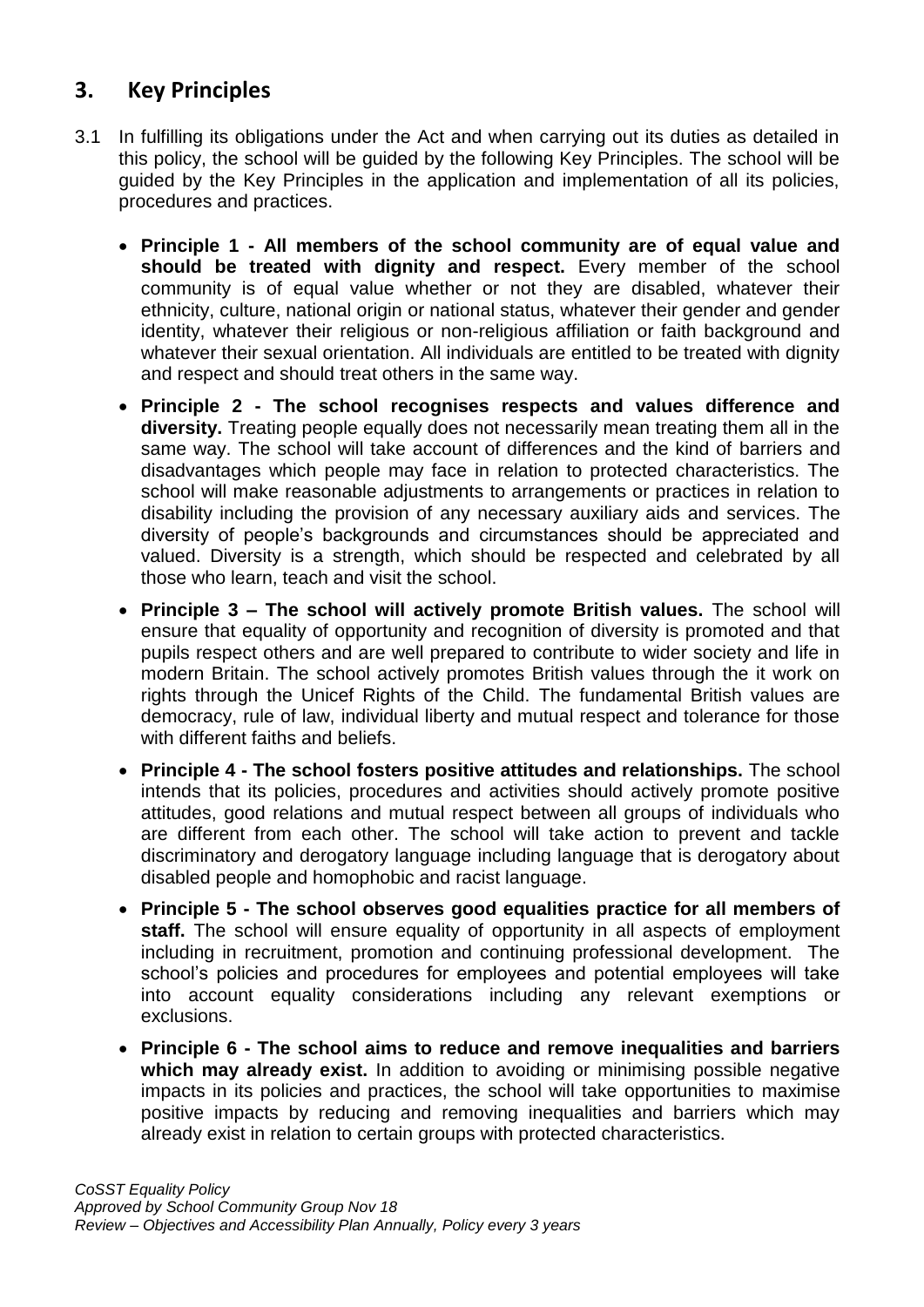- **Principle 7 - The school will consult and involve widely in relation to equality issues.** When tackling equality issues, the school will consult and engage with those affected by its decisions and where possible, with those people who have special knowledge who can inform the school's approach.
- **Principle 8 - The school will address bullying and prejudice motivated incidents.** The school takes bullying and prejudice motivated incidents seriously and any such conduct and behaviour will be carefully monitored and dealt with fairly and firmly. The school will take into account the specific guidance issued by the DfE on bullying including homophobic and transphobic bulling and bullying related to sexual orientation, transgender, disability, race and religion. Training will be given to members of staff to ensure they are aware of how to identify and to deal with such incidents. Further guidance is detailed in the school's Behaviour Policy.
- **Principle 9. - The school fosters a shared sense of cohesion and belonging and intends that its policies and procedures should benefit society as a whole.** The school will strive to ensure that all pupils, members of staff and school governors feel a sense of belonging within the school and within the wider school community and that they feel respected and are able to participate fully in school and in public life. The school intends that its policies and procedures should benefit society as a whole both locally and nationally, by fostering greater social cohesion and by promoting greater participation in public life of all individuals from all groups including those with protected characteristics.
- 3.2 The school will take all reasonable steps to ensure that pupils, members of staff, governors and members of the wider school community are aware of and conduct themselves in accordance with the Key Principles.

## <span id="page-3-0"></span>**4. Roles and responsibilities**

### 4.1 **The Governing Body is responsible for:-**

- ensuring that all Trustee & governors are aware of their responsibilities under equality legislation ;
- having due regard to the school's general equality duty when making decisions;
- ensuring that this policy is implemented by the Headteacher;
- ensuring that all the school policies promote equality and keeping aspects of the school's commitment to equality under review, for example, in terms of standards, curriculum, admissions, exclusions, personnel issues and the school environment;
- ensuring that the school's equality objectives are published, actively pursued and reviewed at intervals of no more than 4 years;
- ensuring that equality information is published on an annual basis;
- monitoring the achievement of equality objectives.
- promoting British values.

### 4.2 **The Executive Headteacher and Head of School (with support from the Senior Leadership Team) has responsibility for:-**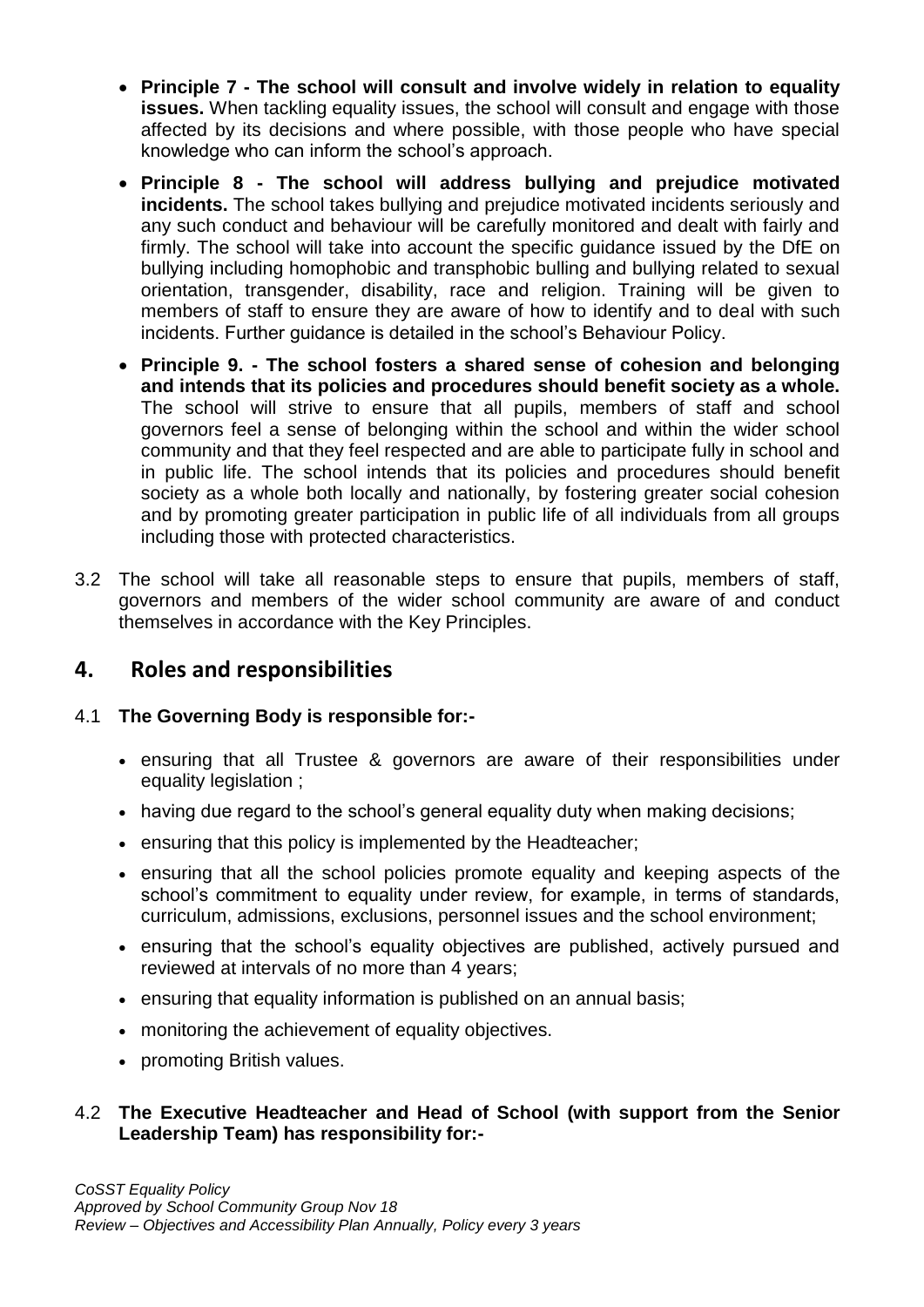- making sure this policy and any related policies and procedures are implemented in school;
- ensuring the school's equality objectives are published and actively pursued;
- monitoring how and whether the school's equality objectives are being met;
- producing information for pupils, staff and governors about the school's equality objectives and how they are working;
- ensuring reasonable adjustments are made in relation to disability, with regard to pupils, staff, parents, carers and visitors to the school;
- ensuring that the school follows its Disability Accessibility Plan;
- making sure that this policy (and any other policies through which the school addresses equality matters) are published and are readily available to governors, staff, pupils, parents, carers and the wider school community;
- making sure all members of staff are aware of their responsibilities under the Act and receive appropriate training and any support in carrying these out;
- ensuring that appropriate action (including disciplinary action) is taken in cases of discrimination, harassment and victimisation including cases involving bullying and/or harassment related to any of the protected characteristics;
- ensuring that members of staff and pupils are aware of the procedure for reporting and following up bullying and prejudice-related incidents;
- promoting British values.

### 4.3. **All members of staff are responsible for:-**

- being aware of their responsibilities under the Act and this policy and recognising that they have a role and responsibility in their day to day work to promote equality, inclusion and good community relations;
- $\bullet$  keeping up to date with equality legislation relevant to their work;
- highlighting any training or development they require to carry out their responsibilities under the Act or this policy and attending any related training or learning opportunities;
- promoting equality of opportunity and good relations and not discriminating on any grounds;
- fostering good relations between groups with protected characteristics and those without protected characteristics;
- dealing fairly and professionally with any bullying and discriminatory incidents;
- being able to recognise and challenge prejudice, bias, discrimination, stereotyping and any inappropriate language or behaviour;
- promoting an inclusive and collaborative ethos in their lessons and being role models for equal opportunities through their words and actions.

### 4.4 **Through RRSA Pupils are encouraged to recognise that they have a role and responsibility to themselves and others so they understand and are able to:-**

promote equality, inclusion and good community relations;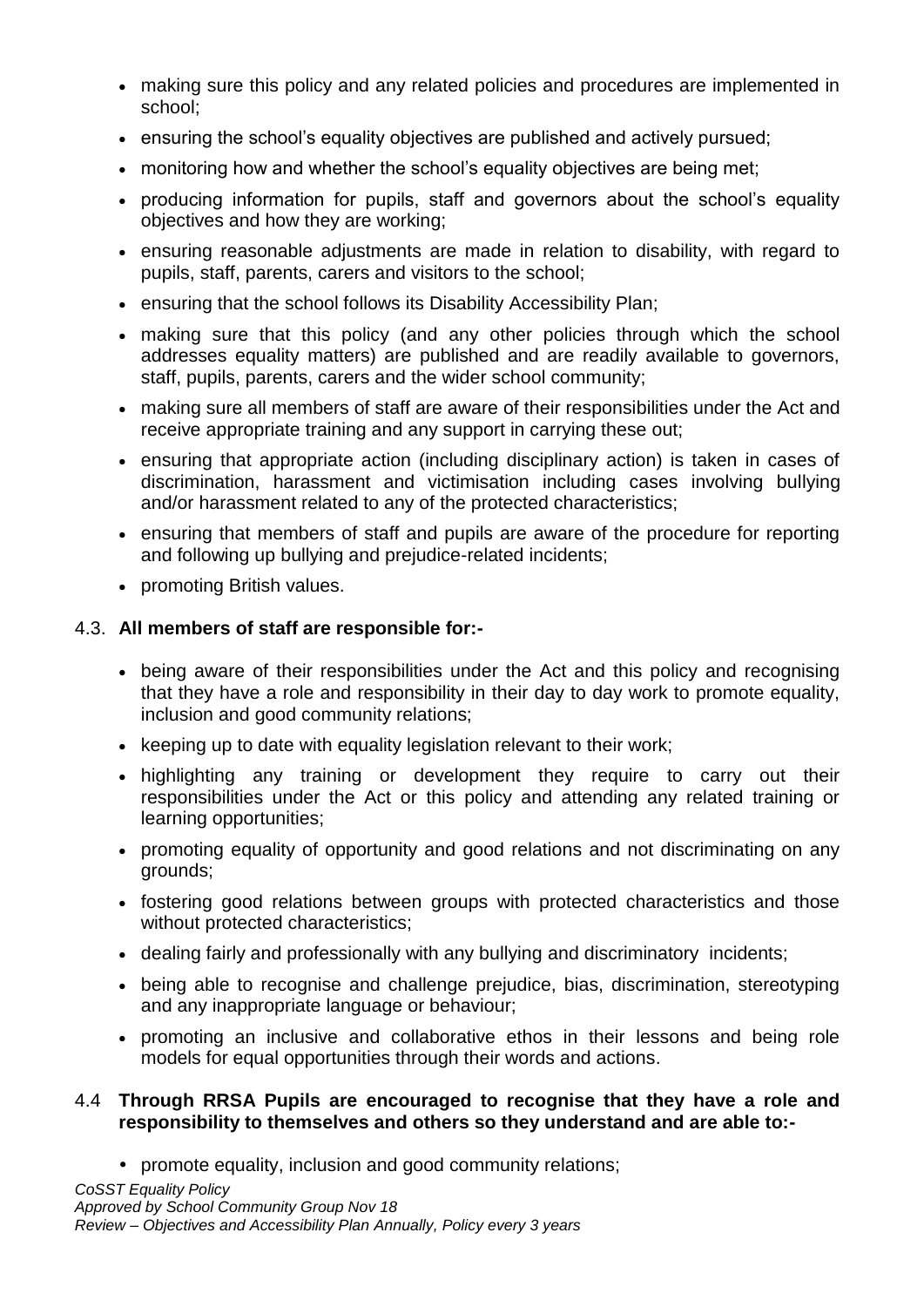- challenge inappropriate language and behaviour;
- tackle bias and stereotyping:
- work to promote anti bullying strategies;
- respond appropriately to incidents of discrimination and harassment and understand the action needed to report these;
- regard people of all faiths, races and cultures with respect and tolerance;
- support the school's approach and commitment to equality and comply with the provisions of the Act and this policy.

### 4.5 **Visitors (including parents, carers and contractors) are expected to –**

- support the school's approach and commitment to equality and to comply with the provisions this policy;
- refrain from engaging in any behaviour which is unlawful under the Act whilst on school premises.

# <span id="page-5-0"></span>**5. The Equality Act 2010**

- 5.1 The Act provides a single, consolidated source of discrimination law, replacing all the previous UK anti -discrimination laws. The Act defines types of **unlawful behaviour** in relation to persons with **protected characteristics**. The Act applies to all schools and academies including maintained and non-maintained special schools.
- 5.2 As part of the school's commitment to eliminating conduct prohibited by the Act, guidance on the provisions of the Act (and how those provisions apply to schools) is contained in Appendix A. The guidance provides information about the types of behaviour which are unlawful under the Act and information about the characteristics which are protected under the Act.

# <span id="page-5-1"></span>**6. The Public Sector Equality Duty**

- 6.1 The Act also introduced a single **Public Sector Equality Duty** (sometimes also referred to as the **'general duty'**). The general duty applies to public bodies, including all schools and academies. The general duty is supplemented by separate **specific equality duties** which require schools to publish information to show how they are complying with their general duty and to prepare and publish equality objectives.
- 6.2 Guidance on the Public Sector Equality Duty and the specific equality duties and how they apply to schools is contained in Appendix A.
- 6.3 Information in relation to how the school is complying with its general and specific duties is detailed below and in the Appendices referred to. In particular:
	- examples of how the school has due regard to the three strands of its general duty are set out in **Appendix B**;
	- details of how the school complies with its duties in relation to disabled pupils and members of staff are included in **Appendix B**;
	- the school's current equality objectives are detailed in **Appendix C**;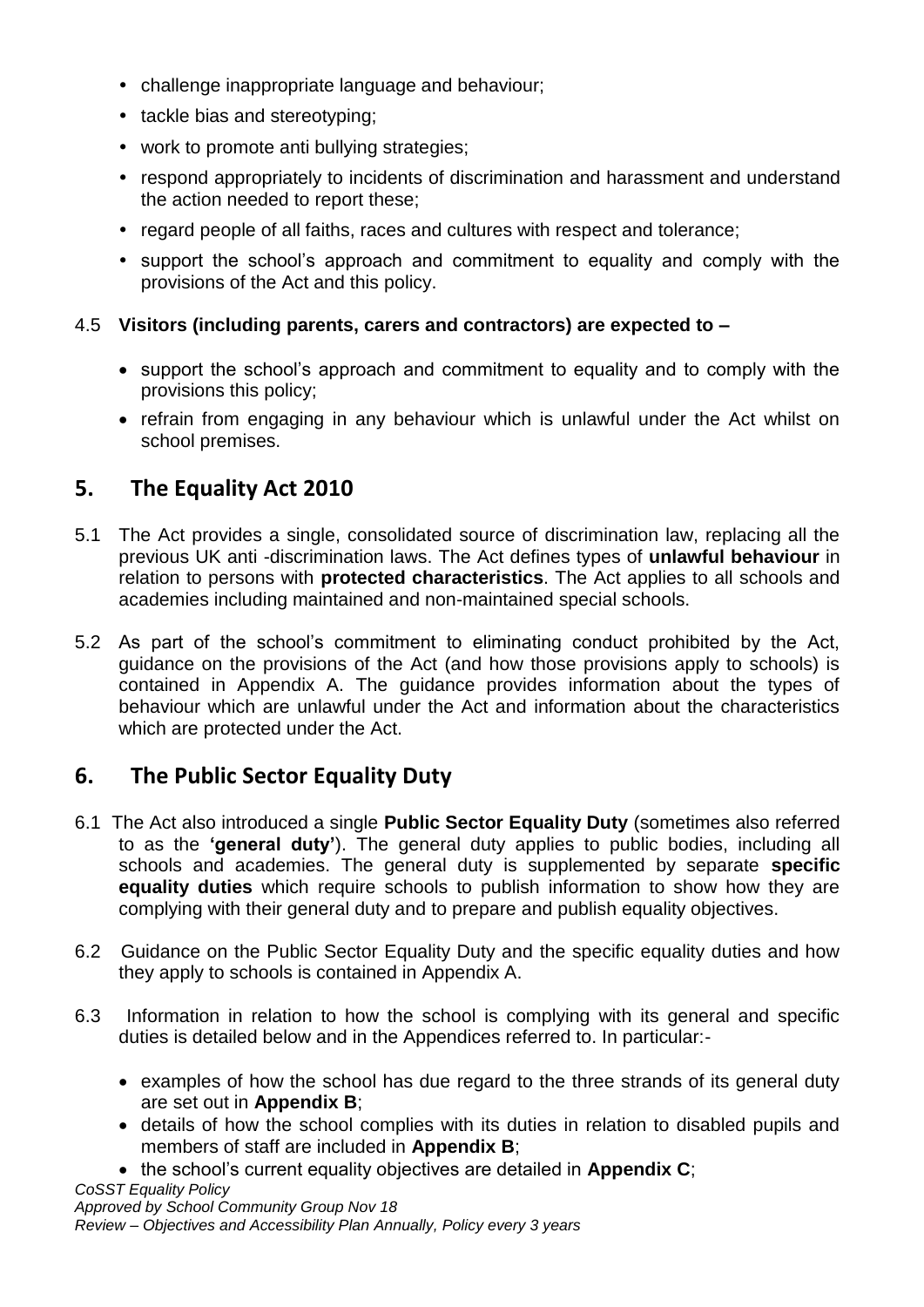- details of the school's accessibility planning are contained in **Appendix D**
- 6.4 To assist with the duty to have due regard, the school will assess the equality implications in relation to all new policies, procedures and projects. This will help the school to ensure that it is not unlawfully discriminating against certain individuals or groups and that the school is ensuring that diversity, equality and inclusion run through all areas of school life.
- 6.5 The Governing Body and the school's leadership team will keep written records of all relevant decisions and actions including notes of Governing Body meetings, senior leadership meetings, staff meetings, school council meetings.
- 6.7 The school's equality objectives are specific and measurable and have been arrived at as a result of consultation with staff, pupils, parents and members of the local community. The school will monitor and review its equality objectives in consultation with parents, pupils, staff and members of the local community as appropriate.
- 6.8 Information will be published on the school's website, including details of staff and governor training on the Act to demonstrate how the school is complying with its general duty. The school's website provides links to important equality information including a link to this policy and to the school's current equality objectives.

# <span id="page-6-0"></span>**7. Recruitment and training**

- 7.1 All members of school staff who are involved in recruitment will receive appropriate training on equality issues*.* Decisions concerning staff recruitment will be based on merit apart from in necessary or exceptional circumstances and where exceptions under the Act apply.
- 7.2 In accordance with provisions in the Act, the school will not enquire about the health of an applicant for a job until after a job offer has been made (unless the questions are related to an intrinsic function of the work for the job). Any necessary health questions will be asked after a job offer has been made and in all cases, any health related questions will be targeted, necessary and relevant to the job applied for.
- 7.3 The school is committed to ensuring that all members of staff and the school's Governing Body undergo training and development in relation to their duties under the Act and in relation to this policy.

# <span id="page-6-1"></span>**8. Monitoring and review**

- 8.1 The school will review this policy every three years and will ensure that the views of interested parties are sought in relation to the ongoing development and review of this policy.
- 8.2 The Equality objectives and accessibility Plan will be reviewed annually.
- 8.3 The school will evaluate the success of the school's equality work using quantitative and qualitative data and by the extent to which the school achieves improved outcomes for different groups.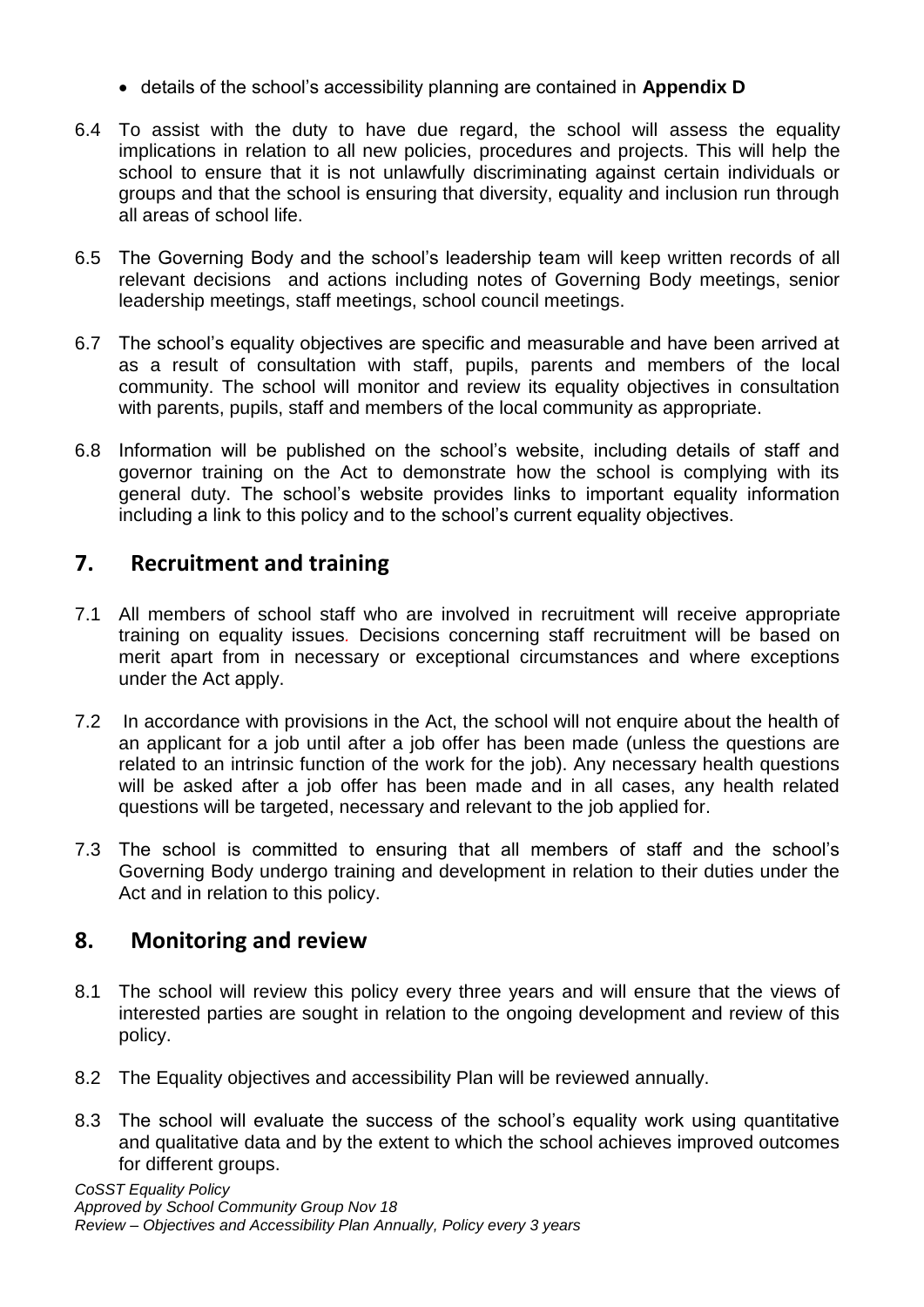- 8.4 An analysis of equality data will inform discussions about the school's equality objectives and the school will regularly monitor whether and how the school is meeting its objectives.
- 8.5 The school will monitor and will regularly review all policies, procedures and practices to ensure compliance with the Act and will assess whether any changes need to be made.

## <span id="page-7-0"></span>**9. Availability of equality information**

- 9.1 The school will take all reasonable steps to ensure that the whole school community knows about the school's commitment to equality and is aware of the school's equality objectives. This will be done via school communications including the school newsletter, assemblies, staff meetings, school council meetings and via the school's website.
- 9.2 This policy is available:-
	- on the school website;
	- as a paper copy from the school office;
	- as part of the school's induction process for new staff;
	- as part of RRSA training for existing staff.
- 9.3 Although this policy is the key document for information about the school's approach and commitment to equality, further equality information is included on the school's website and in the school prospectus. There are references to the school's equality duties and obligations in the *School Improvement Plan* other school policies including, but not limited to the school's Behaviour Policy*,* Admissions Policy*,* SEN and antibullying policies, and Flexible Working Requests policy.

## <span id="page-7-1"></span>**10. Dealing with breaches**

- 10.1 Equality is a matter which is high on the school's strategic agenda. The school takes breaches of the Act and of this policy seriously. The school is committed to ensuring all reasonable steps are taken to stop individuals from taking any form of discriminatory action or from engaging in any form of discriminatory or other unlawful behaviour as detailed in the Act.
- 10.2 The school will ensure that any complaints and evidence of a failure to comply with the Act or this policy are promptly and thoroughly investigated and are dealt with as determined by the Headteacher (or Governing Body as appropriate) in accordance with the relevant school policy/procedure.
- 10.3 Where appropriate, discriminatory acts will be dealt with as misconduct under the school's disciplinary procedure. In addition to being an employment issue, sexual harassment may also amount to a criminal offence and may lead to police involvement. Harassment may also be an offence under the Protection from Harassment Act 1997 (which is not limited to circumstances where the harassment relates to a protected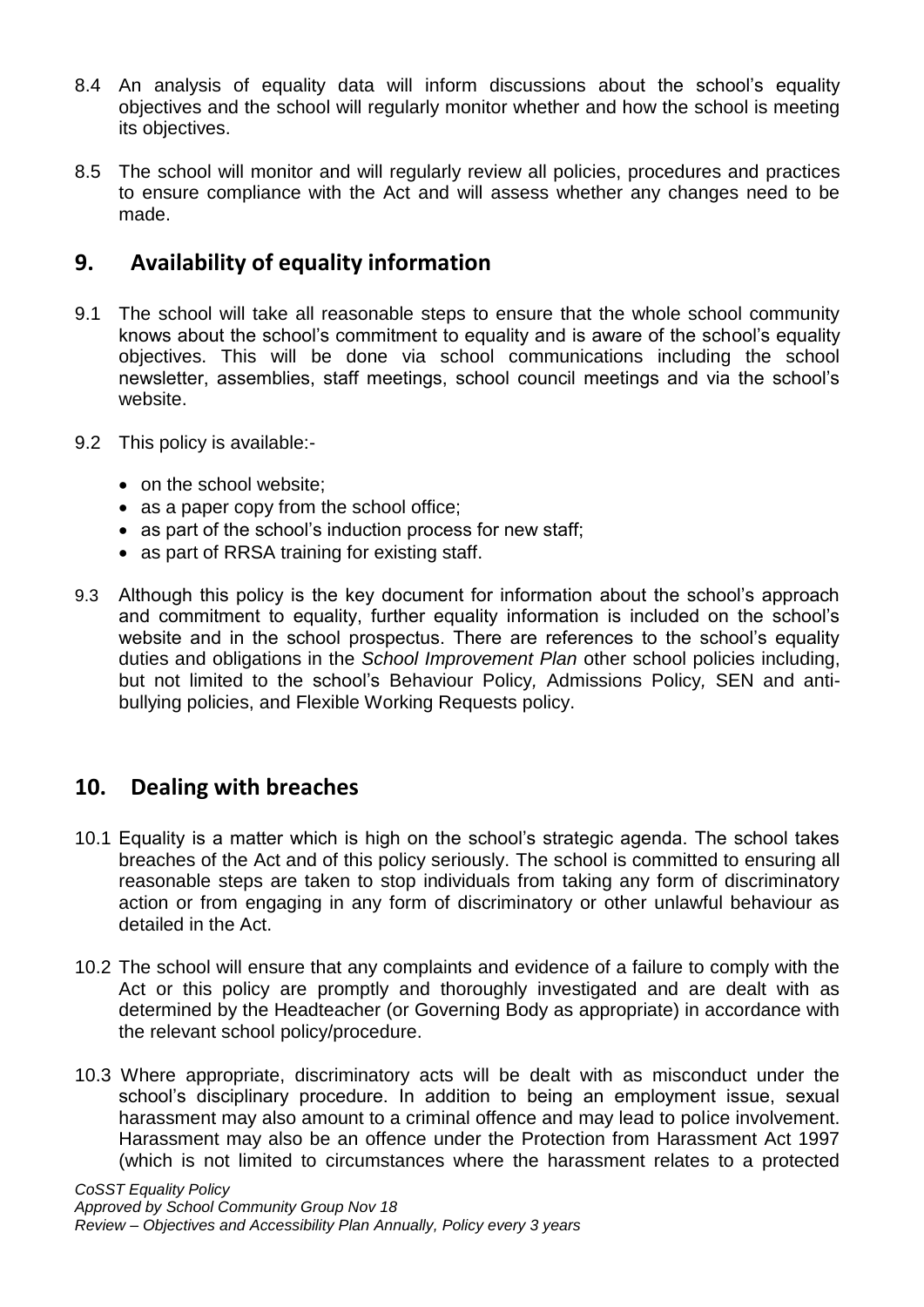characteristic). Serious acts of discriminatory behaviour, including acts of harassment, could amount to gross misconduct and could lead to dismissal without notice.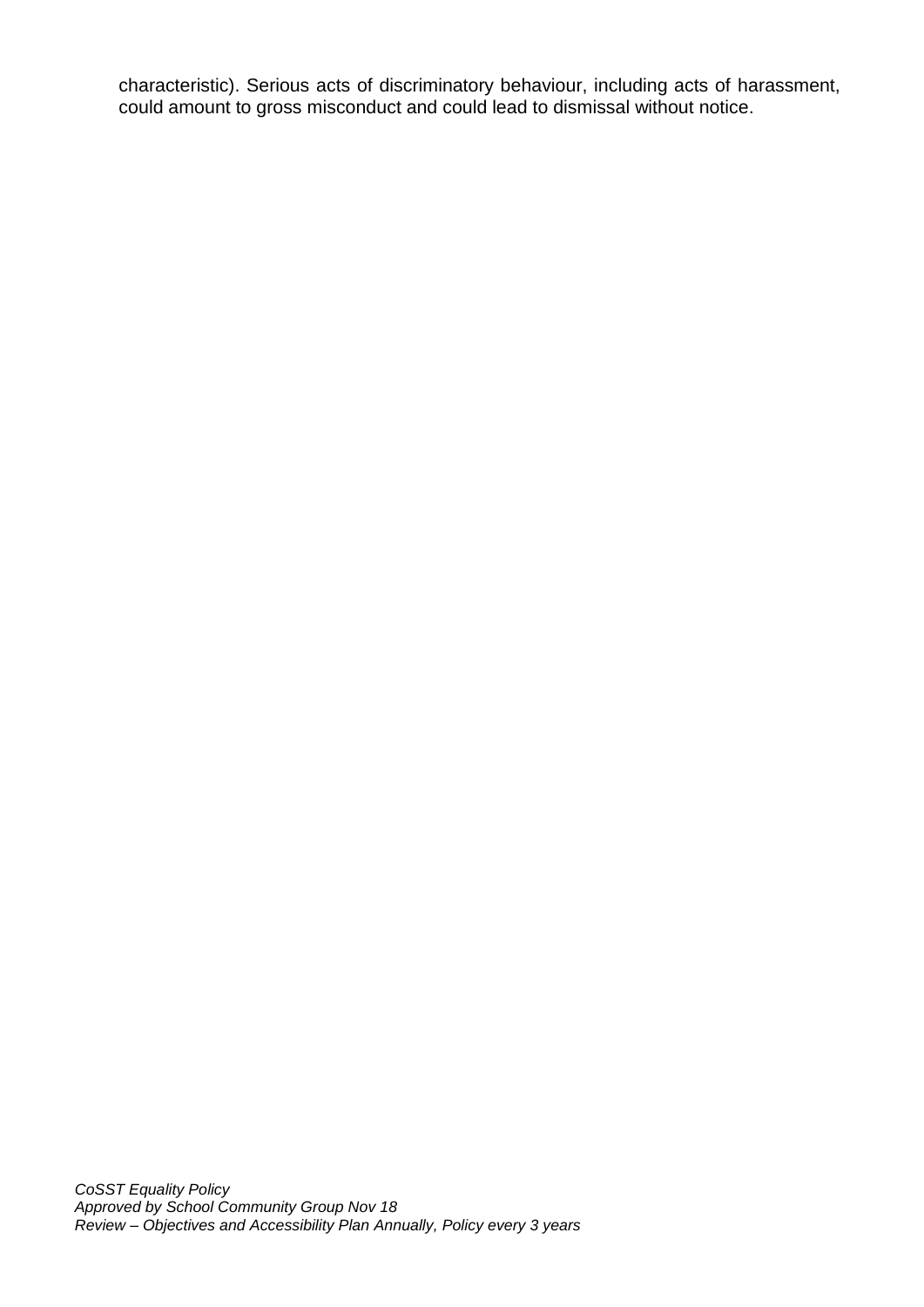# <span id="page-9-0"></span>**Appendix A -** Guidance on the Equality Act 2010

# **(a) An overview**

The guidance in this policy is provided by the school as a reasonable step to prevent individuals from engaging in any form of behaviour or conduct which is deemed unlawful under the Act. The guidance in also intended to create an awareness and understanding of the school's obligations and duties under the Act, including any exemptions and exclusions which may apply.

The Act provides a single, consolidated source of discrimination law, replacing all the previous U anti -discrimination laws and it extends protection from discrimination in some areas. The Act defines types of **unlawful behaviour** in relation to persons with **protected characteristics**. The Act applies to all schools and academies including maintained and non-maintained special schools.

The Act applies to schools as employers and also to the way schools treat their pupils and potential pupils, and in limited circumstances, former pupils. As employers, schools must not discriminate against potential employees in respect of whether to offer a job or the terms on which a job is offered. Schools must also not discriminate against existing employees in respect of benefits, facilities and services offered including training opportunities, promotion or dismissal.

In relation to pupils, schools must not discriminate against, harass or victimise a pupil or potential pupil in relation to admissions, in the way education is provided, in the way pupils are provided with access to any benefit, facility or service and by excluding a pupil or subjecting them to any other detriment.

The school's "Responsible Body" must ensure compliance with the Act. The Responsible Body is the Governing Body (and the Local Authority in maintained schools) and the proprietor in independent schools, academies or non-maintained special schools. Any person acting on behalf of the Responsible Body, including school employees is liable for their own discriminatory actions**.** The Responsible Body is also liable unless it can show that it has taken all reasonable steps to stop an individual from doing the discriminatory action or from doing anything of that kind. Members of staff should understand therefore that they can be held liable for acts of bullying, harassment and unlawful discrimination in the course of their employment against fellow employees, pupils or members of the public.

# **(b) Types of unlawful behaviour and protected characteristics**

Types of unlawful behaviour under the Act are: -

- direct discrimination,
- indirect discrimination.
- harassment.
- victimisation.

The protected characteristics under the Act are:-

- age,
- disability.
- $\bullet$  race,
- religion or belief,
- $•$  sex.
- sexual orientation,
- gender reassignment,

*CoSST Equality Policy Approved by School Community Group Nov 18 Review – Objectives and Accessibility Plan Annually, Policy every 3 years*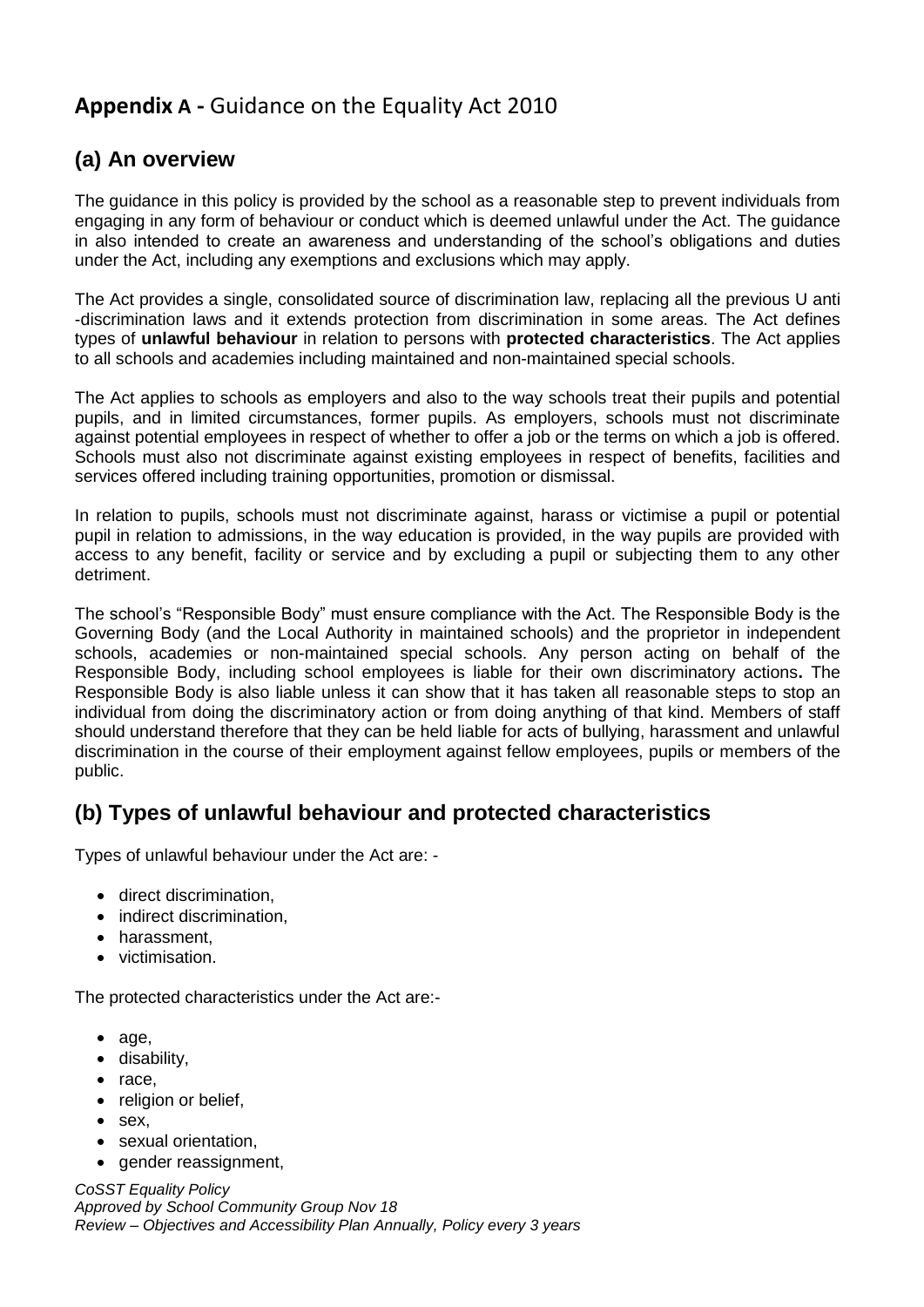- marriage and civil partnership,
- pregnancy and maternity**.**

All the protected characteristics are covered by the employment provisions of the Act but the protected characteristics of **age, marriage and civil partnership do not apply to pupils.** It is not a breach of equality law therefore for schools to admit and organise pupils in age groups and to treat pupils in a way that is appropriate to their age.

**Direct discrimination** occurs when one person treats another less favourably, because of a protected characteristic, than they treat, or would treat other people.

**Indirect discrimination** occurs when a "provision criterion or practice" (PCP) is applied generally but has the effect of putting people with a protected characteristic at a disadvantage when compared to people without that characteristic. It is a defence to a claim of indirect discrimination if it can be shown that the PCP is a "proportionate means of achieving a legitimate aim and that it could not reasonably be achieved in a different way which did not discriminate. In the context of schools, examples of legitimate aims might be: - maintaining academic or other standards or ensuring the health, welfare and safety of pupils.

Discrimination can include **associative discrimination** (when a person is treated less favourably because of their association with someone who has a protected characteristic) and **perception discrimination** (when a person is treated less favourably because it is believed they have a protected characteristic even if that is a mistaken belief).

**Harassment** has a specific legal definition in the Act based on the definition from the European Convention on Human Rights. It is "unwanted conduct, related to a relevant protected characteristic, which has the purpose or effect of violating a person's dignity or creating an intimidating, hostile, degrading, humiliating or offensive environment for that person". This covers unpleasant and bullying behaviour, and potentially extends also to actions which, whether intentionally or unintentionally, cause offence to a person because of a protected characteristic.

**Victimisation** occurs when a person is treated badly or treated less favourably than they otherwise would have been because they have done "a protected act" or because the school believes that a person has done or is going to do a protected act. A protected act might involve, for example; making an allegation of discrimination or bringing a case under the Act, or supporting another person's complaint by giving evidence or information or doing anything else under or in connection with the Act.

## **(c) Additional provisions relating to disability**

With regard to disability, there are two further types of unlawful behaviour, these are:-

- Discrimination arising from a disability,
- A failure to comply with the duty to make reasonable adjustments.

**Discrimination arising from a disability** is when a disabled person is discriminated against because of something that is a consequence of their disability. This is unlawful unless the discrimination can be justified.

**Duty to make reasonable adjustments** now extends to **a duty to provide auxiliary services and aids.** The duty to make reasonable adjustments means that where something a school does places a disabled pupil or member of staff at a disadvantage compared to other pupils or members of staff, the school must take reasonable steps to try and avoid that disadvantage. Auxiliary aids or services are things or persons which help. Whether a school should provide an auxiliary or service is a question of reasonableness in all the circumstances of the case.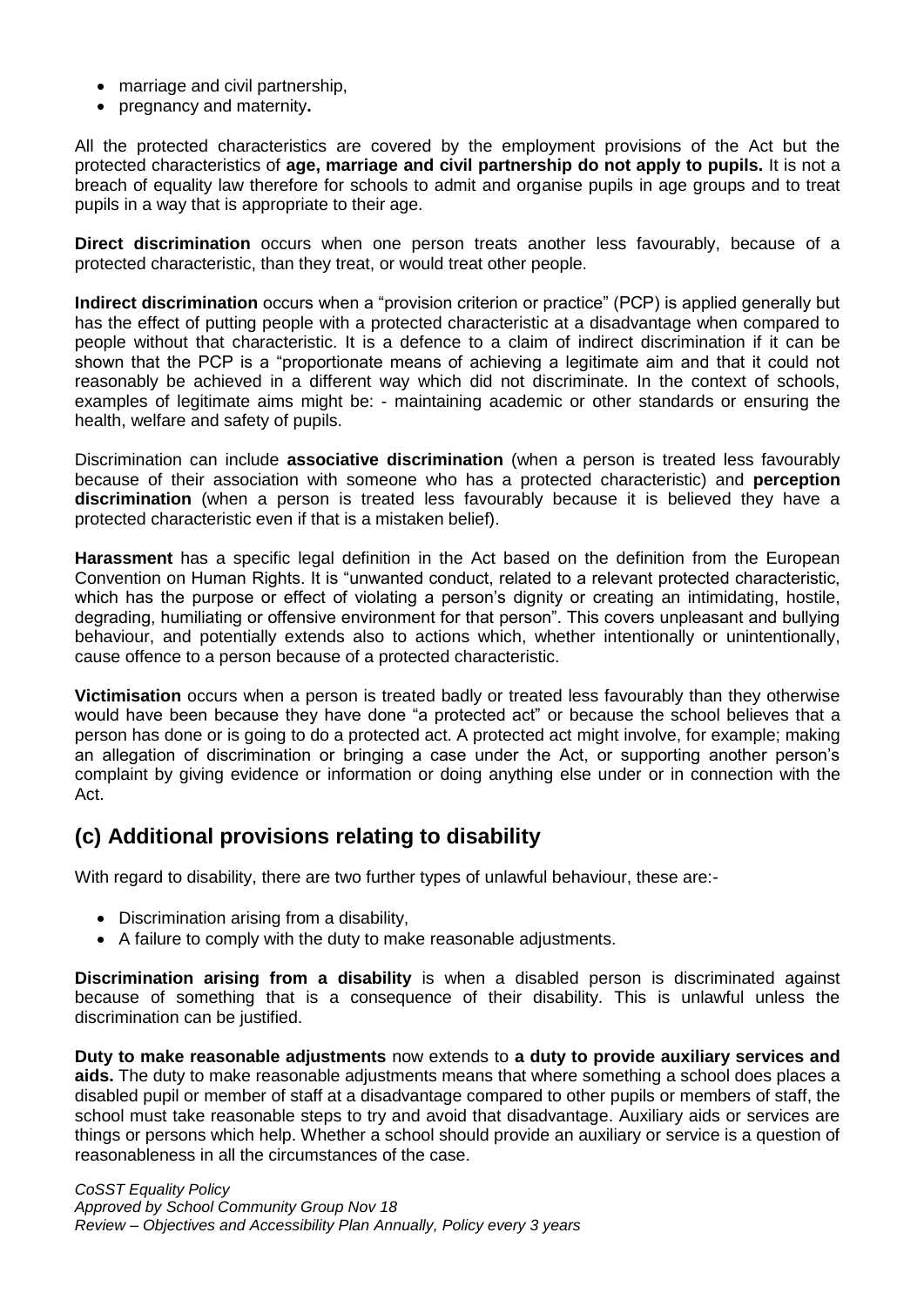The overriding principle of the equality legislation is one of equal treatment but schools may, and often must, treat disabled pupils and disabled members of staff more favourably than non-disabled pupils or non-disabled members of staff by making reasonable adjustments to put them on a more level footing with pupils and members of staff without disabilities.

Schools must also carry out **accessibility planning** for disabled pupils and members of staff under the Act. With regards to pupils, schools must implement accessibility plans which are aimed at increasing the extent to which disabled pupils can participate in the curriculum; improving the physical environment of school to enable disabled pupils to take better advantage of education, benefits, facilities and services provided; and improving the availability of accessible information to disabled pupils. With regard to staff, schools are under a duty to consider alterations to physical features of the school where it is reasonable to avoid disadvantage caused by disability.

## **(d) Positive action and positive discrimination**

New provisions in the Act allow schools to take positive action in relation to pupils and members of staff with certain protected characteristics who may be disadvantaged for social or economic reasons to do with past or present discrimination. Any such action must be a proportionate way of achieving a legitimate aim.

Positive action is **not** the same as positive discrimination. Positive discrimination is always unlawful except in the case of disability.

## **(e) Exceptions and exclusions**

There are some exceptions in the Act which apply to all schools and some which apply specifically to schools with a religious character (faith schools) and to single sex schools.

The daily act of collective worship is an exemption which applies to all schools in relation to the Act's religion or belief provisions. Schools are permitted to have acts of worship or other forms of collective religious observance and will not be acting unlawfully if an equivalent act of worship is not provided for other faiths. Schools are permitted to celebrate religious festivals.

The content of the school curriculum is excluded from the Act but the way, in which schools provide education, i.e. the delivery of the curriculum is not. Schools must ensure that the curriculum is not delivered in a discriminatory way and that it is delivered in accordance with the public sector equality duty. Schools should provide a broad and balanced curriculum for all pupils and should ensure that all pupils have equal access to all areas of the curriculum. When a school's Curriculum Policy is reviewed, due regard must be given to equality considerations.

The Act does not deal specifically with school uniform or other aspects of appearance such as hair, jewelry and make up. The school's Governing Body determines uniform policy and the rules relating to appearance but must have due regard to equality law and to obligations under the Human Rights Act 1998 when making decisions in this regard. Governing Bodies should be sensitive to the needs of different groups and should act reasonably in endeavoring to accommodate those needs without compromising other school policies and requirements including requirements relating to health, safety and discipline.

## **(f) The Public Sector Equality Duty and supporting specific duties**

*CoSST Equality Policy Approved by School Community Group Nov 18* The Act also introduced a single **Public Sector Equality Duty** (sometimes also referred to as the **'general duty'**). The general duty applies to public bodies, including all schools and academies. The general duty is supplemented by separate **specific equality duties** which require schools to publish

*Review – Objectives and Accessibility Plan Annually, Policy every 3 years*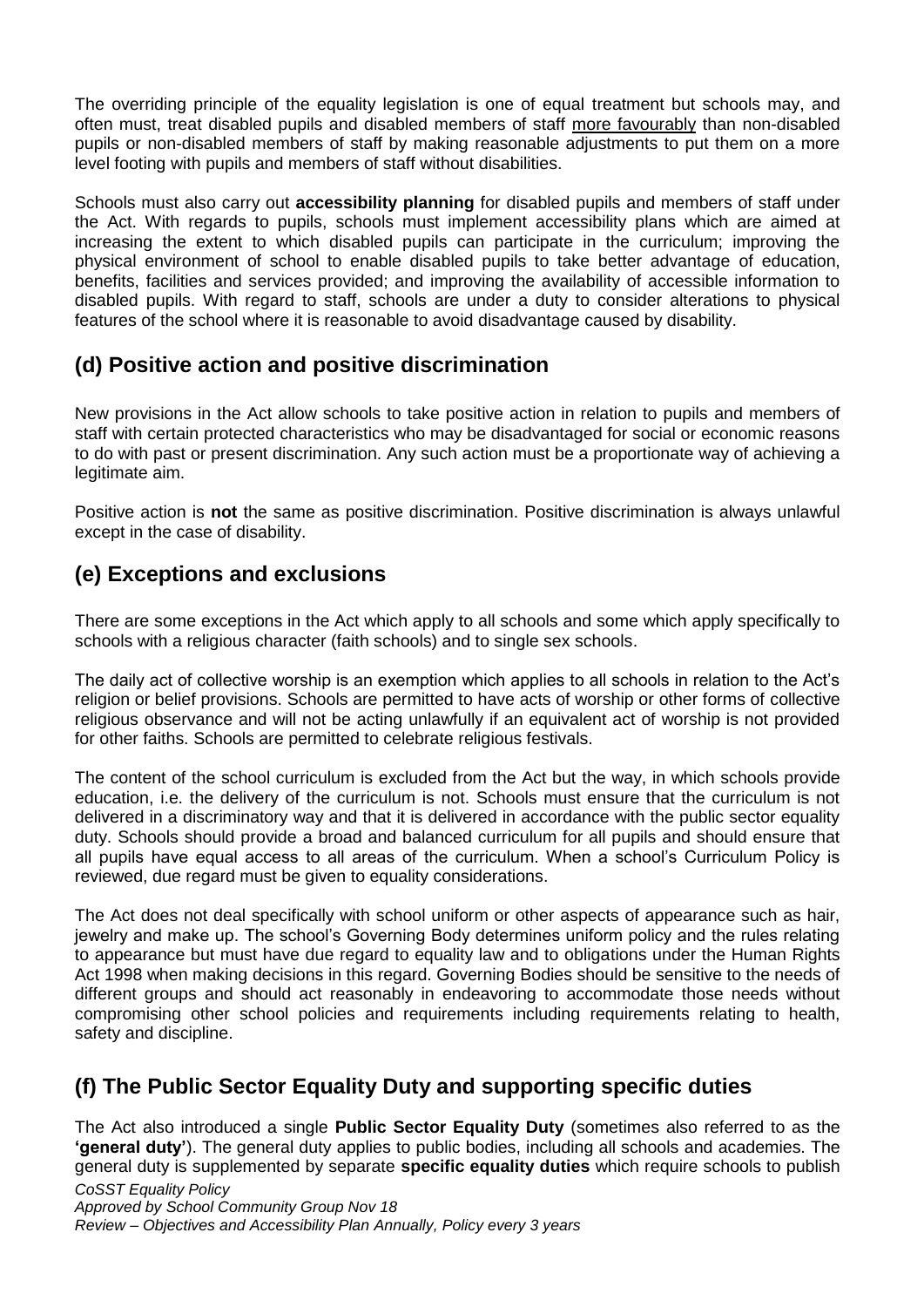information to show how they are complying with their general duty and to prepare and publish equality objectives.

The general duty applies to all protected characteristics and requires schools, when carrying out their functions, to have **due regard** to the need to:-

- eliminate discrimination, harassment and victimisation and any other conduct prohibited by the Act;
- advance equality of opportunity between those who share a relevant protected characteristic and those who do not share it;
- foster good relations across all characteristics.

Having due regard means that the Governing Body and the school's leadership team must ensure that whenever significant decisions are being made or policies developed, thought will be given to equality considerations. Equality will not just be an afterthought and will never be just a matter of ticking boxes. Decisions and actions will be made with an open mind and an assessment will always be made as to whether a particular decision or action may have implications for people with particular protected characteristics.

The Equality Act 2010 (Specific Duties) Regulations 2011 introduced new **specific equality duties** to help public authorities meet their obligations under the general duty. These specific duties apply to all schools. In order to comply with their specific duties, schools are required to:-

- publish information to demonstrate how they are complying with their general duty;
- prepare and publish equality objectives.

Schools are required to update published information at least annually and to publish objectives at least once every four years. The school's current equality objectives can be found in Appendix C.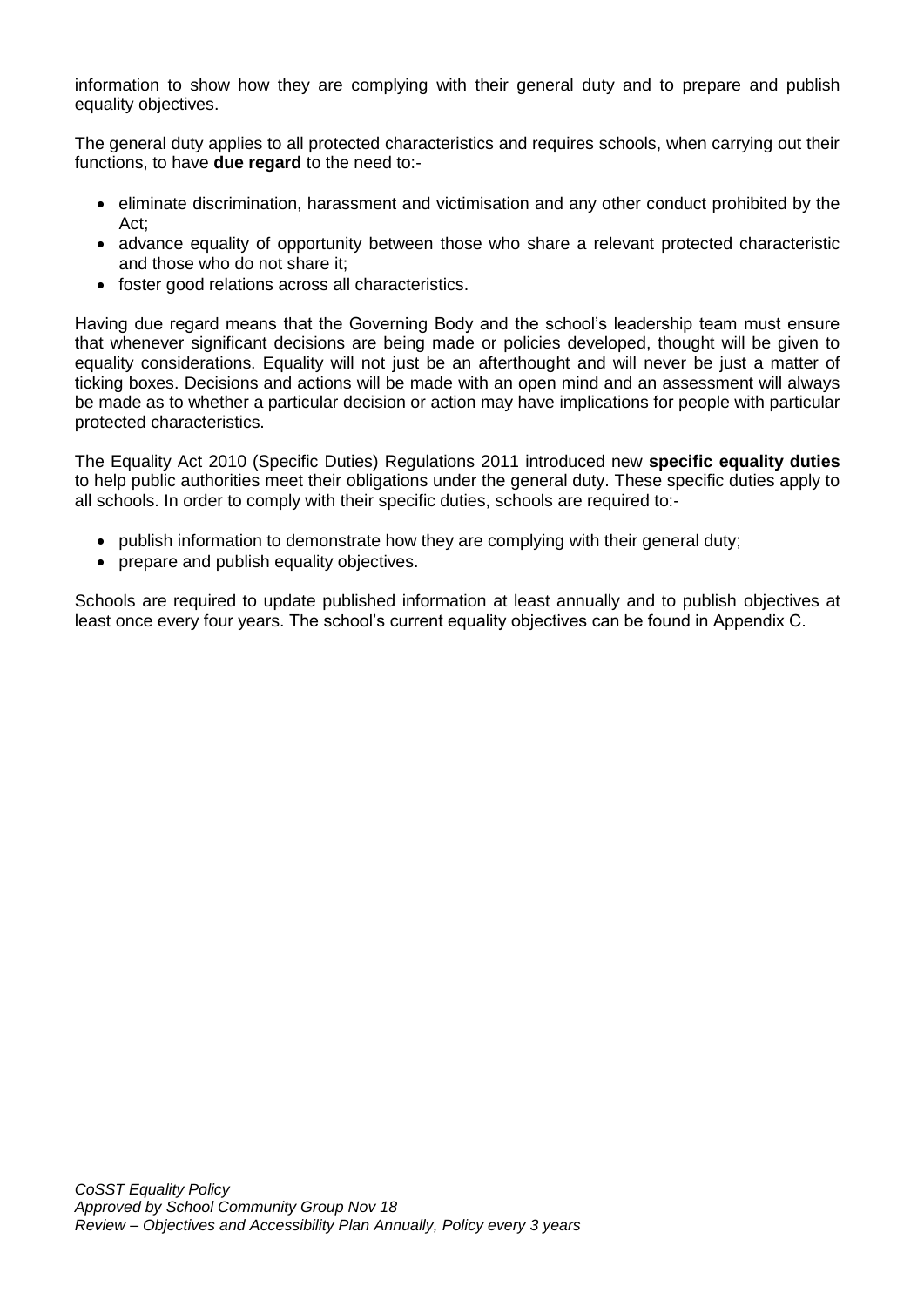# <span id="page-13-0"></span>**Appendix B** - How the school is complying with its general duty

### **1. What the school is doing to eliminate discrimination, harassment and victimisation and any other conduct prohibited by the Equality Act 2010.**

- Conduct prohibited by the Equality Act 2010 is detailed in this policy which is available to all members of the school community through a variety of sources;
- The school's Equality Policy and equality issues in school are monitored by a nominated member of the school's Governing Body and by the Headteacher;
- The school provides training to staff and governors about their responsibilities under the Act and about equality issues.
- The school will make reasonable adjustments to the school environment and make activities as accessible and welcoming as possible for pupils, staff and visitors to the school;
- By planning ahead, the school will ensure where reasonably possibly that all pupils are able to take part in all the activities in school including extra curricular activities and any residential visits. The school will monitor uptake to ensure no one is disadvantaged on the grounds of a protected characteristic;
- The school takes seriously the need to consider equality implications whenever policies and procedures are developed, adapted and reviewed and whenever significant decisions are made about the day to day life of the school. This will ensure that policies, procedures and decisions do not even inadvertently, disadvantage groups of pupils with protected characteristics. A record will be made of any equality considerations and will be published on the school website as appropriate;
- Equality considerations are taken into account in all school policies;
- Bullying and prejudice related incidents are carefully monitored and dealt with effectively;
- The school will ensure that all appointment panels give due regard to equality issues so that no one is discriminated against when it comes to recruitment, promotion or training opportunities. The school will ensure that job applicants are not asked health related questions in accordance with the Act and the school's Equality Policy unless they related to an intrinsic function of the work they do. The school will ensure that reasonable adjustments are made to the interview/recruitment process as necessary;
- The school will consider any possible indirectly discriminatory effect of its practices when considering requests for contractual variations. Requests will only be refused if there are good business reasons unrelated to any protected characteristics in accordance with the school's Flexible Working Requests Policy and Procedure;
- The school is committed to ensuring pupils understand that they belong to a society and a world that is diverse and multi-cultural. The school will regularly consider and review the way in which its teaching and the curriculum helps promote an awareness of the rights of individuals and helps pupils understand and value difference and diversity and to challenge prejudice and stereo-typing. The school will actively promote equality, diversity and fundamental British values though the curriculum and by creating an environment which demands respect for all.

### **2. What the school is doing to advance equality of opportunity between those who share a relevant protected characteristic and those who do not share it.**

- The school knows the needs of its population very well and collects and analyses data in order to inform planning and identify targets to achieve improvements;
- The school has procedures, working in partnership with parents and carers, to identify children who have a disability through admissions meetings:
- The school collects data and monitors the progress and achievement of groups of learners by the relevant and appropriate protected characteristics. This information will help the school ensure that pupils are achieving their potential, the school is being inclusive in practice and that trends are identified which will help to inform the setting of the school's equality objectives;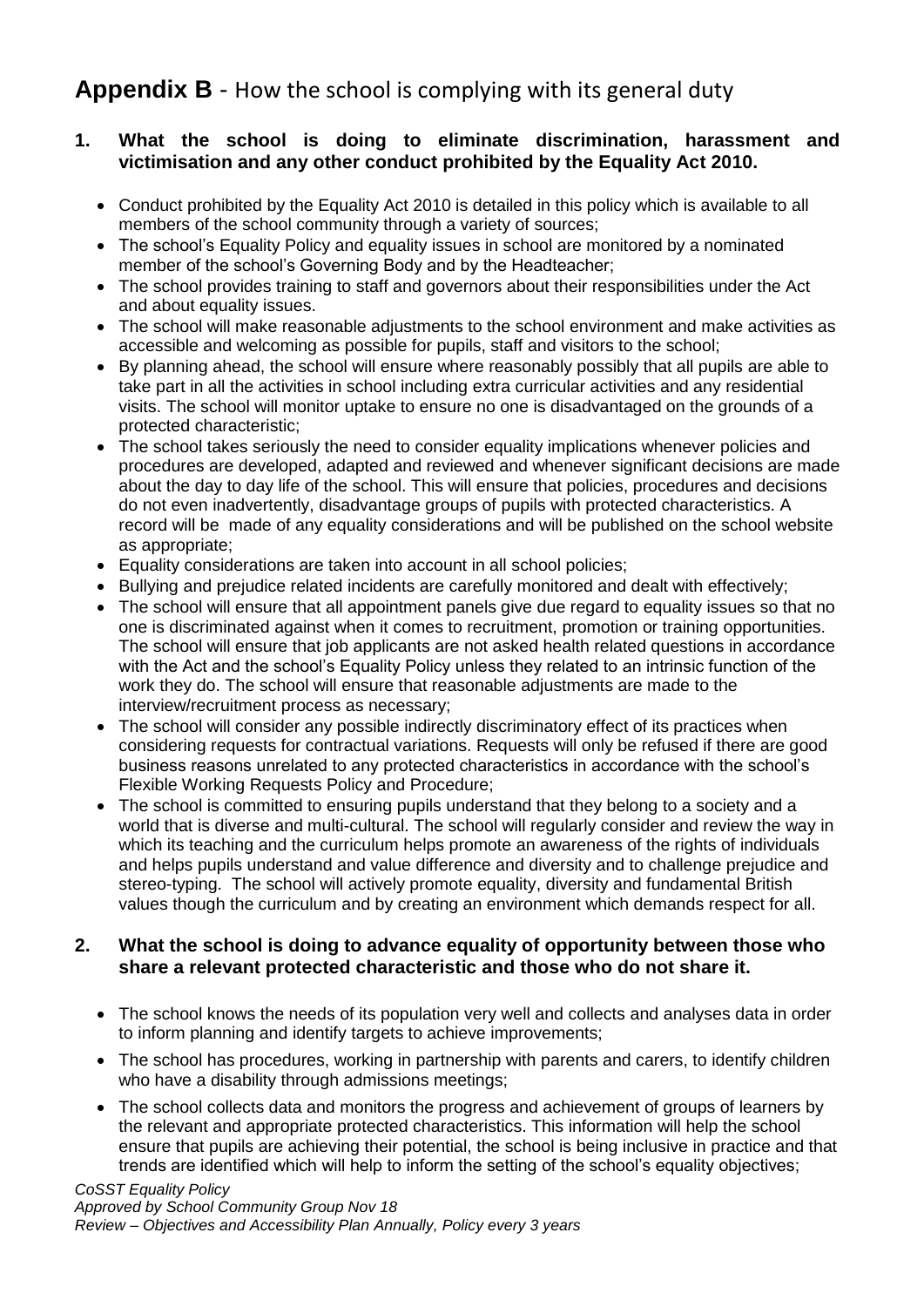- The school will publish attainment data which shows how pupils with different characteristics are performing in helping to identify whether there are any areas of inequality which need to be addressed,
- The school will take action to close any gaps in progress or achievement for example, for those making slow progress in acquiring age appropriate literacy and number skills;
- The school will collect, analyse and use data in relation to attendance and exclusions of different groups.
- The school will collect and analyse information about staff recruitment, retention, training opportunities and promotion to ensure that all staff have equality of opportunity;
- The school will ensure that it engages and consults with those people who are affected by a policy or activity in the design of new policies and in the review of existing ones;
- The school will encourage pupils with particular characteristics to participate fully in school activities for example by encouraging both boys and girls and pupils from different ethnic backgrounds to be involved in the full range of school clubs and societies;
- The school has disabled access, disabled parking bays, a disabled toilet and offers a hearing loop;
- The school is fully aware of the dietary requirements of ethnic groups within school and makes for all of our pupils taking into account equality issues;
- The school will avoid language that runs the risk of placing a ceiling on any child's achievement or that seeks to define their potential as learners, such as" less able". The school will use a range of teaching strategies that ensures it meets the needs of all children;
- The school will provide support to children at risk of underachieving; the school is alert and proactive about the potentially damaging impact of negative language in matters such as race, gender, disability and sexuality;
- The school will take positive action which is proportionate to address the disadvantage faced by particular groups of children and staff members with particular protected characteristics, such as targeted support.

### **3. What the school is doing to foster good relations across all protected characteristics.**

- The school will prepare children for life in a diverse society and ensure that there are activities across the curriculum that promote the spiritual, moral, social and cultural development of children;
- The school teaches about difference and diversity and the impact of stereotyping, prejudice and discrimination through PSHE and citizenship and across the curriculum;
- The school will use materials and resources that reflect the diversity of the school population and local community in terms of race, gender, sexual identity and disability, avoiding stereotyping;
- The school adopts a strong approach to children's rights which embraces all aspects of equality, Both schools are accredited a Gold Rights respecting school under the United Nations programme.
- The school provides opportunities for children to appreciate their own culture and celebrate the diversity of other cultures;
- The school includes the contribution of different cultures to world history that promote positive images of people;
- The school provides opportunities for pupils to listen to a range of opinions and empathise with different experiences;
- The school promotes positive messages about equality and diversity through displays, school assemblies, visitors and whole school events;
- The school includes equality matters in the Newsletters to parents and carers;

#### *CoSST Equality Policy*

*Approved by School Community Group Nov 18 Review – Objectives and Accessibility Plan Annually, Policy every 3 years*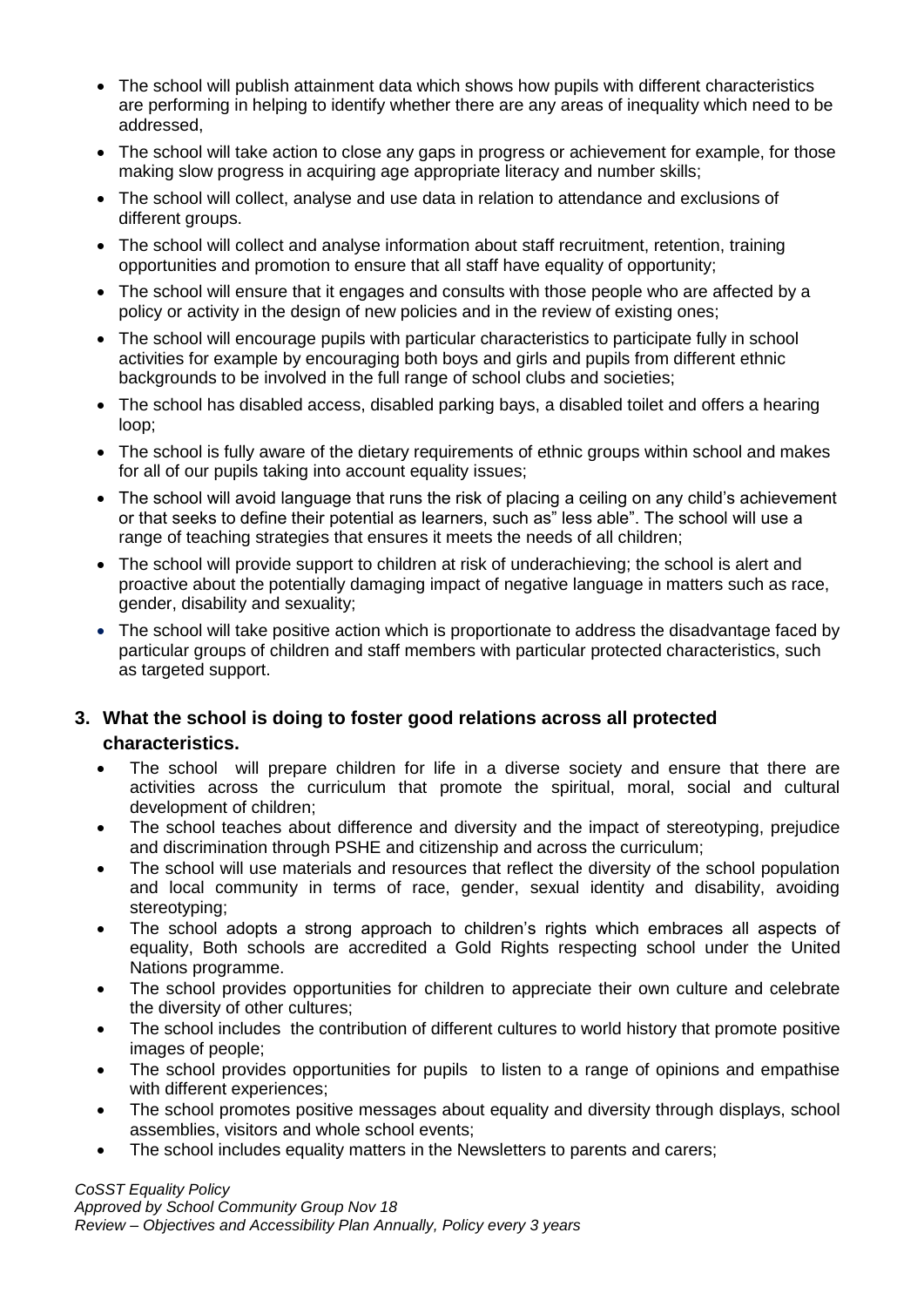<span id="page-15-0"></span>• The school will secure and analyse responses from staff surveys, staff meetings and training events review feedback and responses from the children and groups of children, from the school council, PSHE lessons, and whole school surveys on children's attitudes to self and school.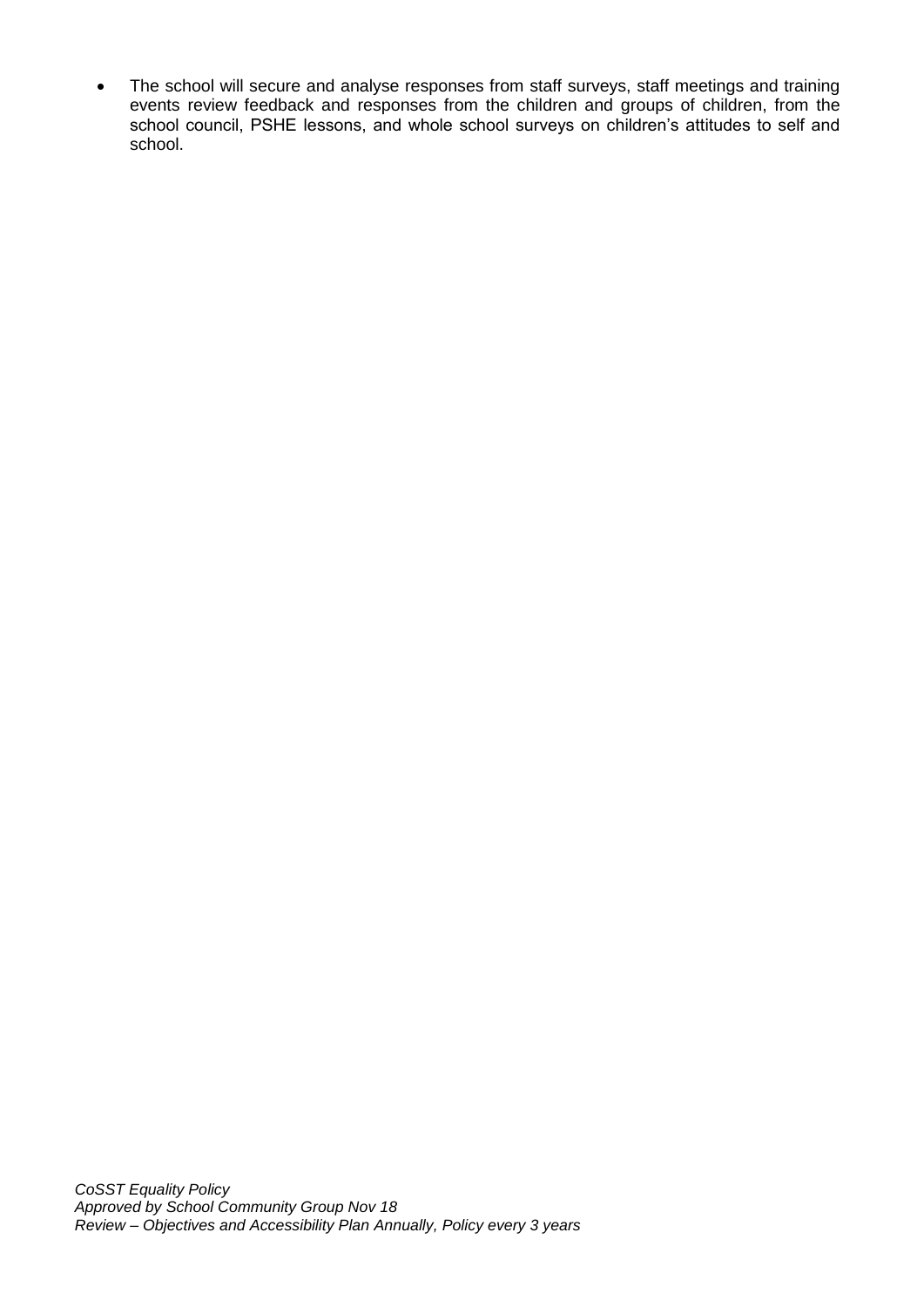# Appendix C - The school's current Equality Objectives

# **The school's current Equality Objectives are:-**

#### **The Willows Primary School**

- To improve the attainment of boys from a white British background
- To narrow the gap between attainment and achievement of pupils compared to national Average.
- To increase the participation of pupils entitled to pupil premium funding within our extended learning curriculum, including gifted and talented.
- To increase the participation in school activities of parents with English as an additional language (EAL)
- To narrow the gap between School Support (SEND) pupils and their peers

### **Haveley Hey Community School and The Bridge**

- To improve the attainment of boys from a white british background
- To narrow the gap between the attainment and achievement of boys compared with girls
- To increase the participation of pupils entitled to pupil premium funding within our extended learning curriculum, including gifted and talented pupils
- To increase the participation in school activities of parents with English as an additional language (EAL)
- To narrow the gap between School Support (SEND) pupils and their peers

## **How the school has developed its objectives:-**

The school's current equality objectives represent the school's priorities and are the outcome of a careful review and analysis of data and other information. They also take into account national and local priorities and issues. In particular:-

- The objectives are based on consultation conducted with staff, children, governors and parents and carers and evidence collected and published;
- The objectives are specific and measurable they meet the school's needs and are achievable;
- The objectives are integrated into the school improvement plan;
- The school will publish its objectives on the school's website;
- The school will report annually to the Governing Body on progress towards achieving the objectives;
- Evidence will be published on the school website of the steps being taken and the progress towards meeting these objectives;
- The objectives will be reviewed annually and will be updated at least every four years.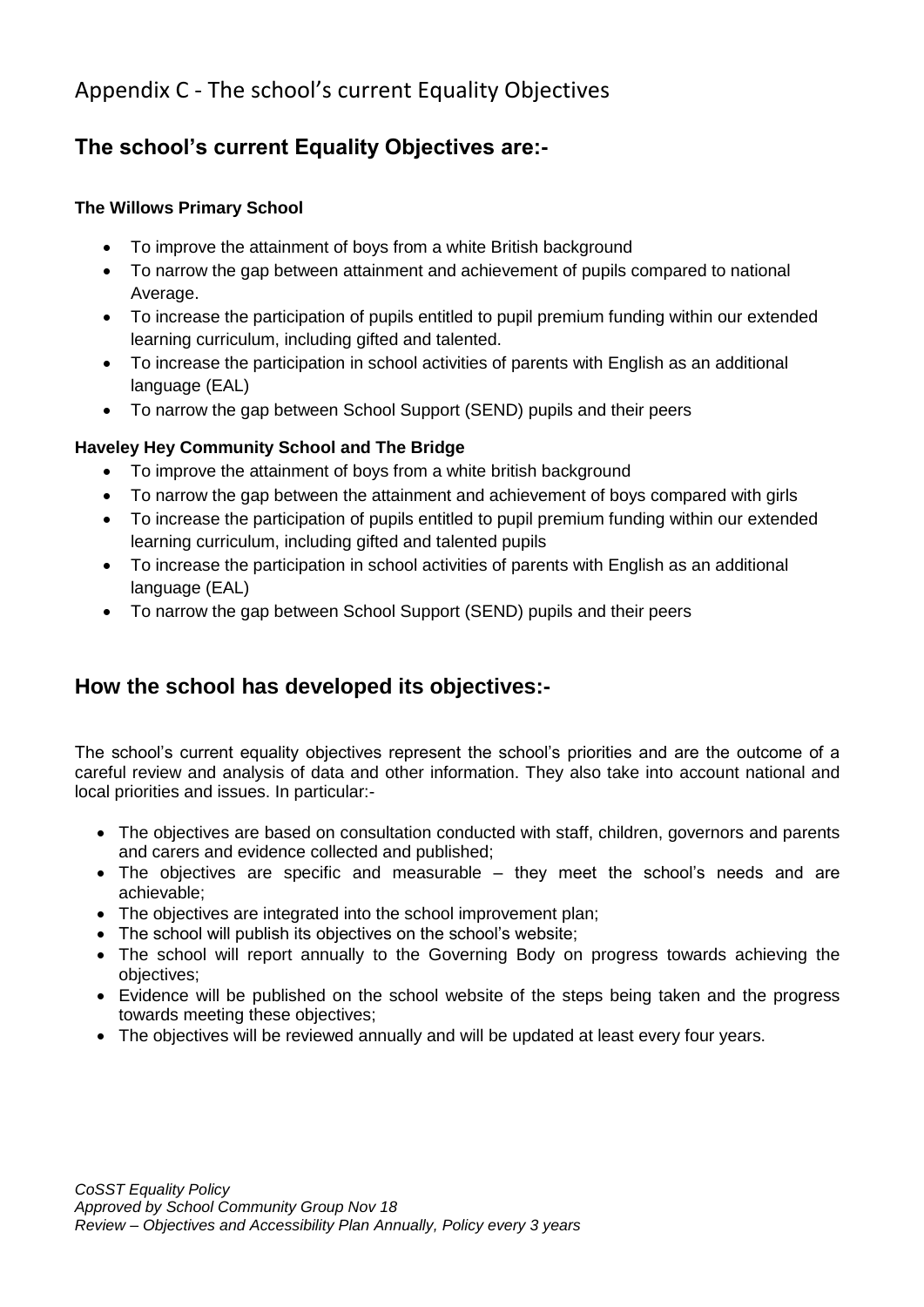# <span id="page-17-0"></span>Appendix D - School Accessibility Plans 2015-2018

| <b>The Willows 2018-2021</b>                                                                                                         |                                                                                                                                           |                                                                                                                                                                            |                       |                     |  |  |  |  |  |
|--------------------------------------------------------------------------------------------------------------------------------------|-------------------------------------------------------------------------------------------------------------------------------------------|----------------------------------------------------------------------------------------------------------------------------------------------------------------------------|-----------------------|---------------------|--|--|--|--|--|
| Aim                                                                                                                                  | <b>Strategy and responsibility</b>                                                                                                        | <b>Outcome</b>                                                                                                                                                             | <b>Timeframe</b>      | <b>Achie</b><br>ved |  |  |  |  |  |
| Objective 1. Access to Curriculum and wider learning of the school                                                                   |                                                                                                                                           |                                                                                                                                                                            |                       |                     |  |  |  |  |  |
| <b>Review and</b><br>purchase relevant<br>teaching aids                                                                              | <b>Consider and assess needs</b><br>of pupils with disabilities,<br>additional needs including<br>medical needs.                          | <b>Pupils to be</b><br>furnished with<br>additional<br>resources/aids to<br>allow the pupils<br>to fully access<br>the curriculum                                          | <b>On-going</b>       |                     |  |  |  |  |  |
|                                                                                                                                      | Objective 2. Access to the Physical environment including physical aids for access                                                        |                                                                                                                                                                            |                       |                     |  |  |  |  |  |
| To ensure specific<br>staff are trained in<br>how to use the new<br>access lifts                                                     | <b>Staff training for staff on</b><br>lifts.<br><b>Organised by Business</b><br><b>Manager</b>                                            | All staff to<br>understand how<br>to use the new<br>lifts and where to<br>get keys so that<br>any physically<br>impaired pupil<br>can have easy<br>access to all<br>areas. | <b>Summer</b><br>2019 |                     |  |  |  |  |  |
| To ensure stairs in<br><b>KS2 are visible for</b><br>any visually<br>impaired children                                               | <b>Contrast strips to be</b><br>considered for stairs in KS2                                                                              | <b>Stairs to be more</b><br>visible to VI child.                                                                                                                           | <b>Summer</b><br>2019 |                     |  |  |  |  |  |
| <b>Objective 3.</b>                                                                                                                  | <b>Access to information</b>                                                                                                              |                                                                                                                                                                            |                       |                     |  |  |  |  |  |
| To review the<br>dissemination of<br>information to<br>ensure it meets the<br>needs of growing<br>numbers of EAL<br>pupil's parents. | The website and other forms<br>of information will be<br>reviewed to ensure they are<br>in plain English and can be<br>easily understood. | <b>All information is</b><br>accessible and<br>easy to<br>understand for<br>parents of EAL<br>children.                                                                    | <b>Summer</b><br>2019 |                     |  |  |  |  |  |